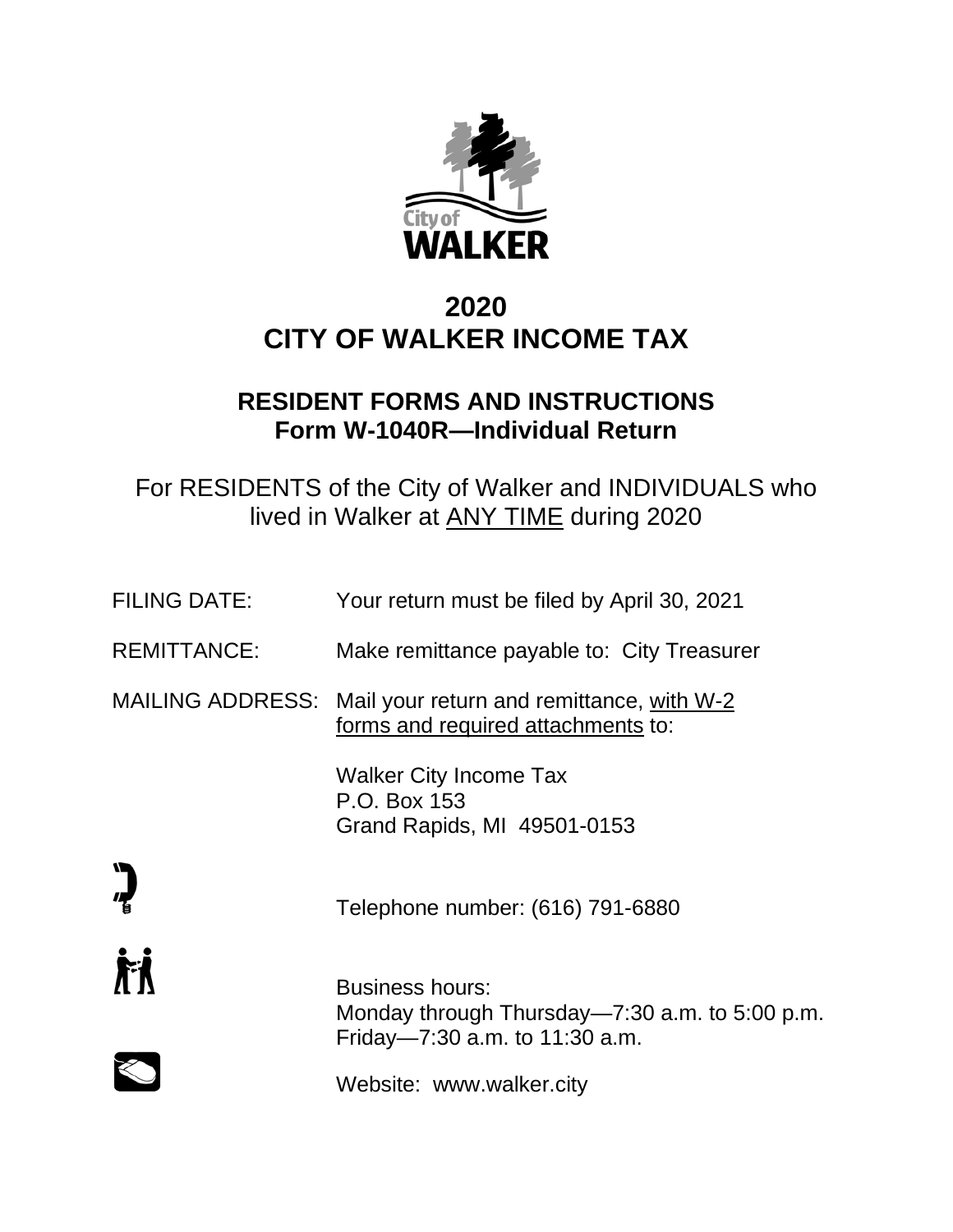Line 4—Income/loss from rents/royalties (for filers of Federal Schedule E, page one)

Enter all rent and royalty income included on your Federal Schedule E, page one and received while a resident of Walker. **Attach a copy of Federal Schedule E, page one.**

Line 5—Income/loss from partnerships (for filers of Federal Schedule E, page two)

Enter your share of the partnership income/loss on line 5 of Schedule 4 as reported on Federal Schedule E, page two. Your share of qualifying dividends, gains, etc. are treated as belonging to you as an individual and should be reported on the appropriate Federal and Walker schedules.

## **Attach a copy of Federal Schedule E, page two.**

If you are claiming a loss from a partnership located outside of Walker, **a copy of your Federal Schedule K-1 must be attached.**

Line 6—Income/loss from sale or exchange of property (for filers of Federal Schedule D, Form 8949, Form 4797 and/or Form 6252)

Enter on line 6 the gain/loss from the sale or exchange of real or tangible personal property regardless of where located. The Walker Income Tax Ordinance follows the Internal Revenue Code in its treatment of capital gains, with two exceptions:

 Gains on the sales of obligations of the United States are not taxable on this return.

 Gain or loss on property purchased prior to January 1, 1988 must be determined by one of the following methods:

- a) The basis may be the adjusted fair market value of the property on January 1, 1988 (December 31, 1987 closing price for traded securities), or
- b) Divide the number of months the property has been held since January 1, 1988 by the total number of months the property was held, and apply this fraction to the total gain or loss as reported on your federal income tax return.

#### **Attach Federal Schedule D and Form 8949. Also attach Form 4797 and Form 6252 if applicable.**

Line 7—Distributions from Subchapter S corporations.

Enter on line 7 cash or property distributions from S corporations from line 16, code D of Federal Schedule K-1. The Walker City Income Tax Ordinance does not recognize Subchapter S status. Distributions from an S corporation are taxable as if paid by a regular corporation as dividends.

If you are a shareholder in a corporation that has elected to file under Subchapter S of the Internal Revenue Code, you are not required to report any distributed income from Federal Schedule K-1 lines 1 through 11, nor may you deduct your share of any loss or other deductions distributed by the corporation.

## **Attach copies of Federal Schedule K-1 for all S corporations listed on page two of your Federal Schedule E regardless of whether or not the S corporation made distributions.**

Line 8—Income from estates and/or trusts.

Enter on line 8 all income from estates and/or trusts reported on your Federal Schedule E, page two. Income from an estate or trust is taxable to a Walker resident regardless of the location of the estate or trust, or the location of property it may own.

#### **Attach a copy of Federal Schedule E, page two.**

Line 9—Distributions from profit sharing plans, premature IRA distributions. Enter on line 9 all early pension and profit sharing withdrawals and/or distributions subject to the 10% federal penalty. Also report on line 9 premature IRA distributions subject to the 10% federal penalty. Line 10—Other income.

Enter on line 10 all other income reported on your federal return and not specifically exempted by the Walker City Income Tax Ordinance. Examples of the types of income reported on line 10 are gambling winnings, alimony received and miscellaneous income. **SCHEDULE 5—DEDUCTIONS**

*Part-year residents must allocate deductions the same way they allocate income. The only deductions allowed by the Income Tax Ordinance are:* Line 1—IRA deduction

The rules governing IRA deductions on this return are the same as under the Internal Revenue Code.

Contributions to ROTH IRA's are not deductible.

## **Attach Schedule 1 of Federal Form 1040.**

A SEP retirement plan deduction must be entered on line 1b. of Schedule 4.

Line 2—Employee business expenses

The employee business expenses listed below are not subject to the same reductions and limitations required under the Internal Revenue Code. These expenses are, however, allowed only to the extent not paid or reimbursed by your employer and only when incurred in the performance of service for your employer.

The only deductions allowed by the City of Walker Income Tax Ordinance are as follows:

• Expenses of travel, meals and lodging while away from home

- Expenses as an outside salesperson who works away from his employer's place of business (does not include driver/salesperson whose primary duty is service and delivery).
- Expenses of transportation (but not transportation to and from work).
- Expenses reimbursed under an expense account or other arrangement with your employer, if the reimbursement has been included in reported gross earnings.

### **You must attach a detailed list of your employee business expenses.** Line 3—Moving expenses

Moving expenses for certain Armed Forces members only into the City of Walker that qualify under the Internal Revenue Code as a deduction from federal gross income may be deducted on your Walker return. **You must attach a copy of Federal Form 3903 or a list of your moving expenses, including the distance in miles from where you moved.** Line 4—Alimony deduction (**CHILD SUPPORT IS NOT DEDUCTIBLE)** Enter alimony deducted on your 2020 federal return.

**You must attach a copy of Schedule 1 of your Federal Form 1040.**

#### **COMPLETING YOUR RETURN**

After completing schedules 1 through 5 as applicable, transfer the results of schedules 1 through 5 to lines 1, 2, 3, 5 and 8 on the front of the form.

Follow the instructions on the front of the form for lines 4, 6 and 7. Line 9—Tax due

If after computing your Walker Income tax and deducting your payments and credits, the balance due is one dollar (\$1.00) or more, it must be entered on Line 9.

Make check or money order payable to CITY TREASURER and mail with this return to: WALKER CITY INCOME TAX DEPARTMENT, P.O. BOX 153, GRAND RAPIDS, MI 49501-0153. For direct electronic withdrawal, mark pay tax due, line 14b, and complete lines 14c, d, e and f. Withdrawal date (line 14f) must be no later than the due date of the return. If no date is entered, the default withdrawal date will be the date processed.

#### Line 10—Overpayment

If your total payments and credits on line 8 are more than Walker Tax on line 7, you have overpaid your tax for 2020.

- 1. If you want your overpayment to be HELD and applied to your 2021 estimated tax, enter the overpayment on line 11.
- If you want your overpayment to be DONATED to the Education Foundation of your choice, enter the overpayment on line 12. Select the Education Foundation on page 2.
- 3. If you want your overpayment MAILED to you, enter the overpayment on line 13.
- 4. If you want your overpayment REFUNDED VIA DIRECT DEPOSIT, enter the overpayment on line 13 and complete the routing number, type of account and account number boxes provided in line 14.

# **Refunds or credits of less than one dollar (\$1.00) cannot be made. THIRD PARTY DESIGNEE**

If you want to allow a friend, family member or any other person you choose to discuss your 2020 tax return with the Income Tax Department, give the Department any information missing from your return, receive copies of notices and/or respond to notices about math errors, offsets and return preparation, check the "Yes" box in the designated area. Enter the designee's name and phone number. To designate the preparer who signed your return, enter "Preparer" in the space for designee's name.

# **ASSISTANCE**

If you have questions not answered in these instructions or if you need assistance in preparing your return, call (616) 791-6880.

We would be happy to prepare your Walker Income Tax Return free of charge. Please contact the Walker Income Tax Department at 791-6880 for an appointment.

#### **NOTICE**

These instructions are an interpretation of the Walker City Income Tax Ordinance. If any discrepancy exists between the instructions and the Ordinance, the Ordinance prevails.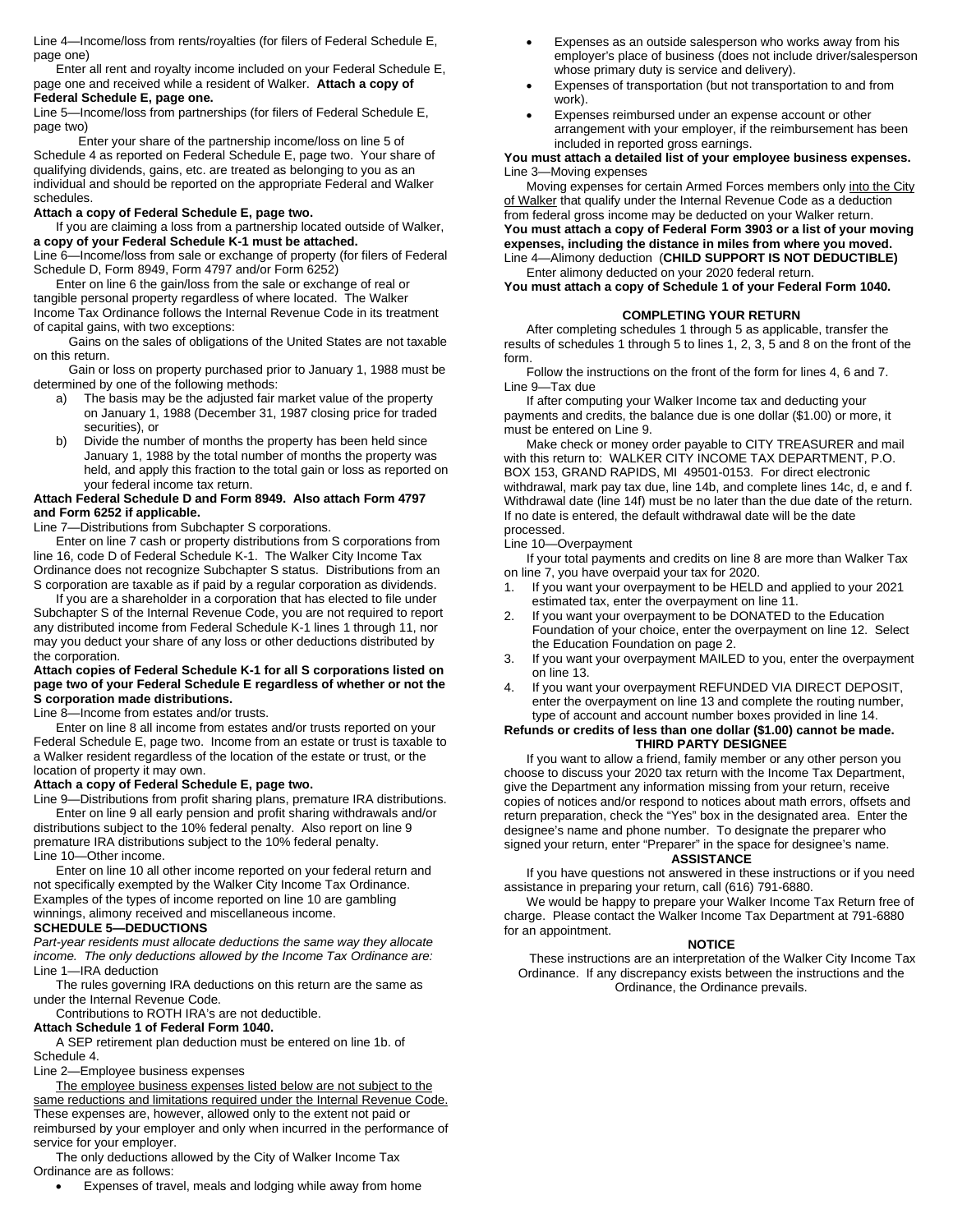# CITY OF WALKER RESIDENT INDIVIDUAL INCOME TAX RETURN

Complete

social security If joint, spouse's first name & initial Last name

**W-1040R** Due April 30, 2021 **2020**

Please print. Your first name & initial **Name Community Community** Last name Your Social Security Number--REQUIRED

| numbers                                |                                                                                                                                                                                         |  |                                           |                                                      |              |             |                                                                                                   |          |                       |           |                               | Spouse's Social Security Number  |      |                             |                                  |                                                   |
|----------------------------------------|-----------------------------------------------------------------------------------------------------------------------------------------------------------------------------------------|--|-------------------------------------------|------------------------------------------------------|--------------|-------------|---------------------------------------------------------------------------------------------------|----------|-----------------------|-----------|-------------------------------|----------------------------------|------|-----------------------------|----------------------------------|---------------------------------------------------|
| are required.                          | Home address (Number and street or rural route)                                                                                                                                         |  |                                           |                                                      |              |             |                                                                                                   |          |                       |           |                               |                                  |      |                             |                                  |                                                   |
| <b>SEE</b>                             | City, town or post office                                                                                                                                                               |  |                                           |                                                      | <b>State</b> |             | Zip code                                                                                          |          |                       | Day phone |                               |                                  |      | Evening phone               |                                  |                                                   |
| <b>INSTRUCTIONS</b>                    |                                                                                                                                                                                         |  |                                           |                                                      |              |             |                                                                                                   |          |                       |           |                               |                                  |      |                             |                                  |                                                   |
|                                        | Part Year Resident from _____/_____/_____ to _____/_____/                                                                                                                               |  |                                           |                                                      |              |             | Taxpayer only<br>Spouse only                                                                      |          |                       |           |                               | If married, is spouse filing     |      | Yes                         |                                  | No                                                |
| Former Address:                        |                                                                                                                                                                                         |  |                                           |                                                      |              | <b>Both</b> |                                                                                                   |          |                       |           | a separate return?            |                                  |      |                             |                                  |                                                   |
| Schedule 1<br>Check boxes that apply:  | <b>Exemption Amount</b><br>Regular                                                                                                                                                      |  | 65 or over                                | <b>Blind</b>                                         |              | 1.          | Number of boxes checked                                                                           |          |                       |           |                               |                                  |      |                             | 1.                               |                                                   |
|                                        | Yourself                                                                                                                                                                                |  |                                           |                                                      |              | 2.          | Number of dependent children and/or other dependents                                              |          |                       |           |                               |                                  |      |                             | 2.                               |                                                   |
|                                        |                                                                                                                                                                                         |  |                                           |                                                      |              |             | which you listed on your federal return                                                           |          |                       |           |                               |                                  |      |                             |                                  |                                                   |
|                                        | Spouse<br>**If this box is checked, you must enter spouse's social                                                                                                                      |  |                                           |                                                      |              | 3.          | Total number of exemptions--add lines 1 and 2<br>Multiply number of exemptions in line 3 by \$600 |          |                       |           |                               |                                  |      |                             | 3.                               |                                                   |
|                                        | security number above and spouse must sign return                                                                                                                                       |  |                                           |                                                      |              |             | and enter on line 5 of return summary below.                                                      |          |                       |           |                               |                                  |      |                             |                                  |                                                   |
| Schedule <sub>2</sub>                  | <b>Wage Detail</b>                                                                                                                                                                      |  | ATTACH WALKER COPY OF FORM(S) W-2         |                                                      |              |             |                                                                                                   |          |                       |           | Column A                      |                                  |      |                             | Column B                         |                                                   |
| Employer's name                        |                                                                                                                                                                                         |  | Street address of actual work location(s) |                                                      |              |             |                                                                                                   |          |                       |           | Walker tax<br>withheld        |                                  |      |                             | Total wages from<br>Box 1 of W-2 |                                                   |
|                                        |                                                                                                                                                                                         |  |                                           |                                                      |              |             |                                                                                                   |          |                       |           |                               | .00.                             |      |                             |                                  | .00                                               |
|                                        |                                                                                                                                                                                         |  |                                           |                                                      |              |             |                                                                                                   |          |                       |           |                               | .00                              |      |                             |                                  | .00                                               |
|                                        |                                                                                                                                                                                         |  |                                           |                                                      |              |             |                                                                                                   |          |                       |           |                               | .00<br>.00                       |      |                             |                                  | .00<br>.00                                        |
|                                        |                                                                                                                                                                                         |  |                                           |                                                      |              |             | Totals 1a.                                                                                        |          |                       |           |                               | .00.                             | 11b. |                             |                                  | .00                                               |
| <b>Schedule 3</b>                      | <b>Payments</b>                                                                                                                                                                         |  |                                           |                                                      |              |             |                                                                                                   |          |                       |           |                               |                                  |      |                             |                                  |                                                   |
| 1.<br>2.                               | Tax withheld by your employer from line 1a. of Schedule 2<br>2020 estimated payments, credit from 2019 W-1040R, payment with extension                                                  |  |                                           |                                                      |              |             |                                                                                                   | 1.<br>2. |                       |           |                               | .00<br>.00                       |      |                             |                                  |                                                   |
| 3.                                     | Credit for tax paid to another city--from Page 2, Worksheet 1                                                                                                                           |  |                                           |                                                      |              |             |                                                                                                   | 3.       |                       |           |                               | .00                              |      |                             |                                  | Attach copy of other return                       |
| 4.                                     | Total payments--enter here and on line 8 of return summary below                                                                                                                        |  |                                           |                                                      |              |             |                                                                                                   | 4.       |                       |           |                               | .00                              |      |                             |                                  |                                                   |
|                                        | 1. Total wages, salaries and tips from Schedule 2, line 1b.                                                                                                                             |  |                                           |                                                      |              |             |                                                                                                   |          |                       |           | Attach your W-2 form(s)       |                                  | 1.   |                             |                                  | .00                                               |
| Return                                 | 2. Other income/loss from Page 2, Schedule 4, line 11                                                                                                                                   |  |                                           |                                                      |              |             |                                                                                                   |          |                       |           |                               |                                  | 2.   |                             |                                  | .00                                               |
| <b>Summary</b>                         | 3. Deductions from Page 2, Schedule 5, Line 5 (Enter as negative amount)                                                                                                                |  |                                           |                                                      |              |             |                                                                                                   |          |                       |           |                               |                                  | 3.   |                             |                                  | .00                                               |
|                                        | 4. Combine lines 1, 2 and 3. This is your total Walker income                                                                                                                           |  |                                           |                                                      |              |             |                                                                                                   |          |                       |           |                               |                                  | 4.   |                             |                                  | .00                                               |
| <b>Exemptions</b>                      | 5. Multiply number of exemptions from Schedule 1, line 3 by \$600 and enter here                                                                                                        |  |                                           |                                                      |              |             |                                                                                                   |          |                       |           |                               |                                  | 5.   |                             |                                  | .00                                               |
| Taxable Income                         | 6. Subtract line 5 from line 4. This is your taxable income                                                                                                                             |  |                                           |                                                      |              |             |                                                                                                   |          |                       |           |                               |                                  | 6.   |                             |                                  | .00                                               |
| Tax                                    | 7. Multiply line 6 by one percent (.01) This is your Walker tax<br>$Tax \gg$                                                                                                            |  |                                           |                                                      |              |             |                                                                                                   | 7.       |                       |           | .00                           |                                  |      |                             |                                  |                                                   |
| <b>Payments</b>                        | 8. Total of Walker payments from Schedule 3, line 4<br>8.<br>Payments >>>                                                                                                               |  |                                           |                                                      |              |             |                                                                                                   |          |                       | .00       |                               |                                  |      |                             |                                  |                                                   |
| Tax                                    | 9. If tax (line 7) is larger than payments (line 8) enter amount you owe. MAKE CHECK                                                                                                    |  |                                           |                                                      |              |             |                                                                                                   |          |                       |           |                               |                                  |      |                             |                                  |                                                   |
| Due                                    | PAYABLE TO WALKER CITY TREASURER OR PAY WITH A DIRECT ELECTRONIC<br>WITHDRAWAL (Mark pay tax due, line 14b, and complete lines 14 c, d, e & f)                                          |  |                                           |                                                      |              |             |                                                                                                   |          |                       |           | <b>Pay With</b><br>Return >>> |                                  | 9.   |                             |                                  | .00                                               |
| Overpayment                            | 10. If payments (line 8) are larger than tax (line 7) ENTER OVERPAYMENT                                                                                                                 |  |                                           |                                                      |              |             |                                                                                                   |          |                       |           | Overpayment >>>               |                                  | 10.  |                             |                                  | .00                                               |
| Credit to 2021                         | 11. Amount of overpayment to be held and applied to your 2021 estimated tax                                                                                                             |  |                                           |                                                      |              |             |                                                                                                   |          |                       |           | Credit to 2021 >>>            |                                  | 11.  |                             |                                  | .00                                               |
| <b>Donation</b>                        | 12. Overpayment donated to Education Foundation--See page 2                                                                                                                             |  |                                           |                                                      |              |             |                                                                                                   |          |                       |           | Donation >>>                  |                                  | 12.  |                             |                                  | .00                                               |
|                                        | 13. Amount of overpayment to be refunded (For direct deposit, mark refund box,                                                                                                          |  |                                           |                                                      |              |             |                                                                                                   |          |                       |           |                               |                                  |      |                             |                                  |                                                   |
| Refund                                 | line 14a, and complete lines 14 c,d,e & f)                                                                                                                                              |  |                                           |                                                      |              |             |                                                                                                   |          |                       |           | Refund >>>                    |                                  | 13.  |                             |                                  | .00                                               |
| <b>Direct Deposit</b>                  | 14. Direct deposit refund or direct withdrawal payment Mark one:                                                                                                                        |  |                                           |                                                      |              |             | 14a                                                                                               |          | Refund-direct deposit |           |                               | 14 <sub>b</sub>                  |      |                             |                                  | Pay tax due-direct withdraw                       |
| or                                     | c. Routing number                                                                                                                                                                       |  |                                           |                                                      |              |             |                                                                                                   |          | e. Type of account:   |           |                               | Checking                         |      | (Default is date processed) | Savings                          |                                                   |
|                                        | d. Account number                                                                                                                                                                       |  |                                           |                                                      |              |             |                                                                                                   |          |                       |           |                               |                                  |      | f. Withdrawal date:         |                                  |                                                   |
|                                        |                                                                                                                                                                                         |  |                                           |                                                      |              |             |                                                                                                   |          |                       |           |                               |                                  |      |                             |                                  |                                                   |
|                                        | I have read this return. Under the penalties of perjury, I declare that to the best of my knowledge and belief the return is true, correct and accurately lists all amounts and sources |  |                                           |                                                      |              |             |                                                                                                   |          |                       |           |                               |                                  |      |                             |                                  |                                                   |
|                                        | of Walker income I received during the tax year. If prepared by a person other than the taxpayer, his/her declaration is based on all information of which he/she has any knowledge.    |  |                                           | Your signature<br>Spouse's signature if joint return |              |             |                                                                                                   |          |                       |           |                               |                                  |      |                             |                                  |                                                   |
| <b>Direct Payment</b><br><b>PLEASE</b> |                                                                                                                                                                                         |  |                                           |                                                      |              |             |                                                                                                   |          |                       |           | Paid preparer's signature     |                                  |      |                             |                                  |                                                   |
| <b>SIGN HERE</b>                       | Date<br>Your occupation                                                                                                                                                                 |  | Date                                      |                                                      |              |             | Spouse's occupation                                                                               |          |                       |           |                               | tax return for 2020, check here: |      |                             |                                  | If you itemized deductions on your Federal income |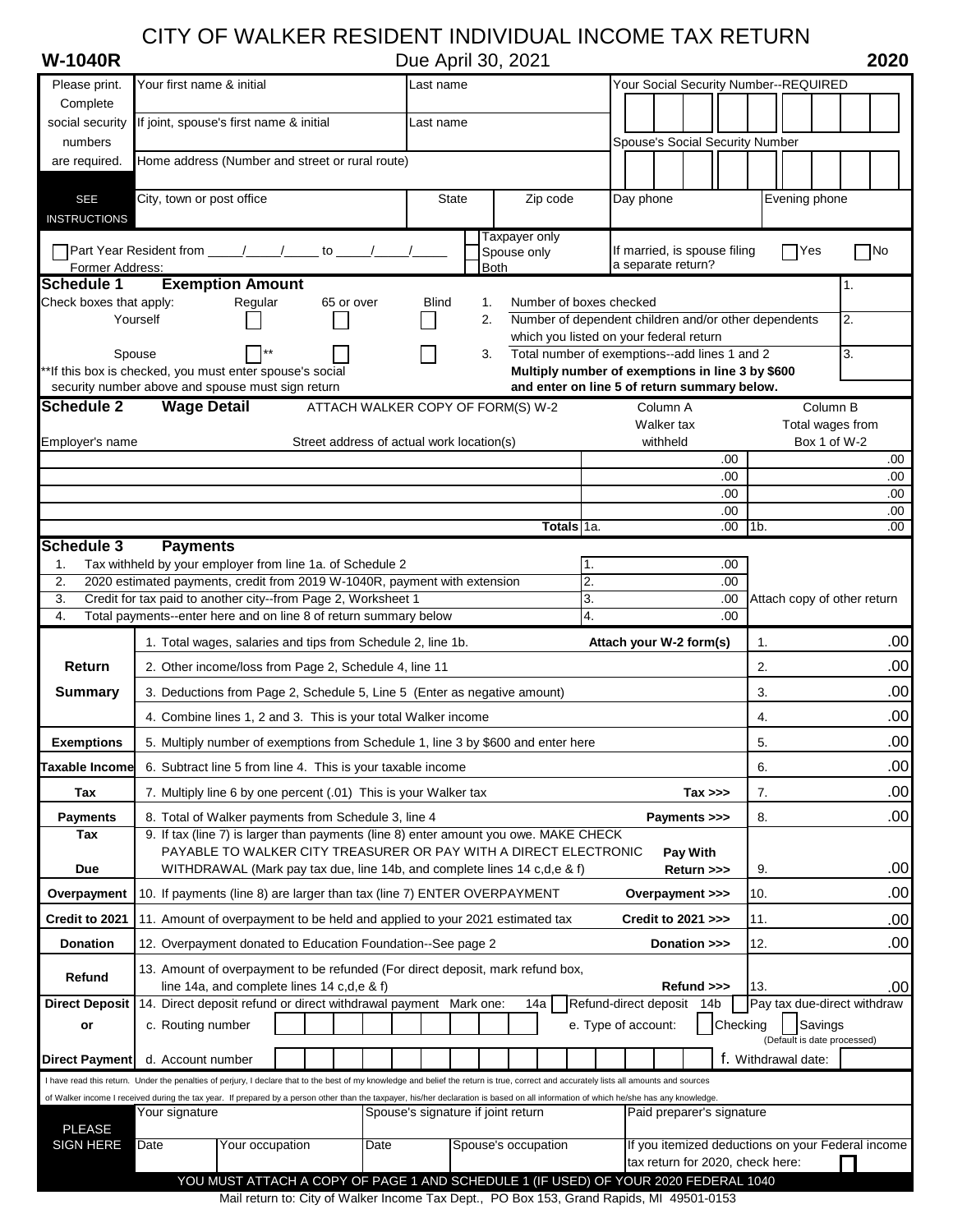# CITY OF WALKER RESIDENT INDIVIDUAL INCOME TAX RETURN<br>W-1040R **Page 2 W-1040R 2020**

| <b>Schedule 4</b><br><b>Other Income/Loss</b>                                                                                                                                                                                                                                   |                                                   |                                             |     |                                                               |  |     |      |  |  |
|---------------------------------------------------------------------------------------------------------------------------------------------------------------------------------------------------------------------------------------------------------------------------------|---------------------------------------------------|---------------------------------------------|-----|---------------------------------------------------------------|--|-----|------|--|--|
| PART YEAR RESIDENTS INCLUDE ONLY INCOME/LOSS ATTRIBUTABLE TO PERIOD OF RESIDENCY                                                                                                                                                                                                |                                                   |                                             |     |                                                               |  |     |      |  |  |
| 1. Interest income from Federal return                                                                                                                                                                                                                                          | 1a.<br>.00                                        | U.S. interest                               |     | 1 <sub>b</sub><br>.00                                         |  | 1c. | .00  |  |  |
| 2. Dividend income from Federal return                                                                                                                                                                                                                                          | 2a.<br>.00                                        | U.S. dividends 2b.                          |     | .00                                                           |  | 2c. | .00  |  |  |
| 3. Income/loss from business--Federal Schedule C                                                                                                                                                                                                                                | 3a.<br>.00<br>3b.<br>.00<br>SEP deduction         |                                             |     |                                                               |  |     |      |  |  |
| 4. Income/loss from rents/royalties--Federal Schedule E, page 1                                                                                                                                                                                                                 |                                                   | 4.                                          | .00 |                                                               |  |     |      |  |  |
| 5. Income/loss from partnerships--Federal Schedule E, page 2                                                                                                                                                                                                                    |                                                   |                                             |     |                                                               |  | 5.  | .00  |  |  |
| 6. Income/loss from sale or exchange of property (Capital gains)--Federal Schedule D/Form 8949                                                                                                                                                                                  |                                                   |                                             |     |                                                               |  | 6.  | .00  |  |  |
| 7. Distributions from Subchapter S corporations--Federal Schedule K-1                                                                                                                                                                                                           |                                                   |                                             |     |                                                               |  | 7.  | .00  |  |  |
| 8. Income from estates/trusts--Federal Schedule E, page 2                                                                                                                                                                                                                       |                                                   |                                             |     |                                                               |  | 8.  | .00  |  |  |
| 9. Premature distributions from profit sharing plans, pension plans and/or IRAs                                                                                                                                                                                                 |                                                   |                                             |     |                                                               |  | 9.  | .00  |  |  |
| 10. Other income (alimony received, gambling winnings, taxable scholarships, etc.)                                                                                                                                                                                              |                                                   |                                             |     |                                                               |  | 10. | .00  |  |  |
| 11. Total--combine lines 1c. through 10--enter here and on page 1, line 2 of return summary                                                                                                                                                                                     |                                                   |                                             |     |                                                               |  | 11. | .00  |  |  |
| <b>Schedule 5</b><br><b>Deductions</b>                                                                                                                                                                                                                                          |                                                   |                                             |     |                                                               |  |     |      |  |  |
| PART YEAR RESIDENTS ALLOCATE DEDUCTIONS FOR PERIOD OF RESIDENCY                                                                                                                                                                                                                 |                                                   |                                             |     |                                                               |  |     |      |  |  |
| 1. IRA deduction--attach Schedule 1 of Federal 1040 (No deduction is allowed for contributions to a ROTH IRA)                                                                                                                                                                   |                                                   |                                             |     |                                                               |  | 1.  | .00  |  |  |
| 2. Employee business expenses--see instructions and attach detailed list                                                                                                                                                                                                        |                                                   |                                             |     |                                                               |  | 2.  | .00  |  |  |
| 3. Moving expenses--see instructions and attach Federal 3903                                                                                                                                                                                                                    |                                                   |                                             |     |                                                               |  | 3.  | .00  |  |  |
| 4. Alimony paid--attach Schedule 1 of Federal 1040                                                                                                                                                                                                                              |                                                   |                                             |     |                                                               |  | 4.  | .00. |  |  |
| 5. Total--add lines 1 through 4--enter here and on page 1, line 3 of return summary                                                                                                                                                                                             |                                                   |                                             |     |                                                               |  | 5.  | .00. |  |  |
|                                                                                                                                                                                                                                                                                 |                                                   |                                             |     |                                                               |  |     |      |  |  |
| <b>Credit for Tax Paid to Another City</b><br><b>Worksheet 1</b>                                                                                                                                                                                                                |                                                   |                                             |     |                                                               |  |     |      |  |  |
| 1. Total income after deductions (before exemptions) from 2020 non-resident city return                                                                                                                                                                                         |                                                   |                                             |     |                                                               |  | 1.  | .00  |  |  |
| 2. Less: exemption amount from Walker return--page 1, line 5                                                                                                                                                                                                                    |                                                   |                                             |     |                                                               |  | 2.  | .00  |  |  |
| 3. Subtract line 2 from line 1                                                                                                                                                                                                                                                  |                                                   |                                             |     |                                                               |  | 3.  | .00  |  |  |
| 4. Rate                                                                                                                                                                                                                                                                         |                                                   |                                             |     |                                                               |  | 4.  | .005 |  |  |
| 5. Multiply line 4 by line 3--enter here and on page 1, schedule 3, line 3                                                                                                                                                                                                      |                                                   | 5.                                          | .00 |                                                               |  |     |      |  |  |
| (Credit is limited to actual tax liability from other city's return)                                                                                                                                                                                                            |                                                   |                                             |     |                                                               |  |     |      |  |  |
| Include income on line 1 of this worksheet only to the extent that it is taxable by Walker as a resident<br>Part year residents:                                                                                                                                                |                                                   |                                             |     |                                                               |  |     |      |  |  |
| and taxable by another city that imposes an income tax as a non-resident                                                                                                                                                                                                        |                                                   |                                             |     |                                                               |  |     |      |  |  |
| You must complete a separate Worksheet 1 for each city in which you filed a non-resident return<br>Note:                                                                                                                                                                        |                                                   |                                             |     | YOU MUST ATTACH A COPY OF PAGE ONE OF THE OTHER CITY'S RETURN |  |     |      |  |  |
|                                                                                                                                                                                                                                                                                 |                                                   |                                             |     |                                                               |  |     |      |  |  |
|                                                                                                                                                                                                                                                                                 |                                                   | <b>Summary of Required Attachments</b>      |     |                                                               |  |     |      |  |  |
| All Filers:<br>All form W-2's                                                                                                                                                                                                                                                   |                                                   | If Applicable:                              |     | Federal Schedule 1                                            |  |     |      |  |  |
| Page 1 of Federal Form 1040                                                                                                                                                                                                                                                     |                                                   |                                             |     |                                                               |  |     |      |  |  |
| Federal Form 3903<br><b>Federal Schedule C</b>                                                                                                                                                                                                                                  |                                                   |                                             |     |                                                               |  |     |      |  |  |
| Federal Schedule D, Forms 8949, 4797, 6252<br>Filers Taking a Credit for Tax Paid to Another City:                                                                                                                                                                              |                                                   |                                             |     |                                                               |  |     |      |  |  |
| Copy of page one of the other city(ies) return                                                                                                                                                                                                                                  | Federal Schedule E including Federal Schedule K-1 |                                             |     |                                                               |  |     |      |  |  |
| for all S corporations shown on Schedule E, if any<br>Copies of all forms 1099-R for taxpayers under age 65                                                                                                                                                                     |                                                   |                                             |     |                                                               |  |     |      |  |  |
|                                                                                                                                                                                                                                                                                 |                                                   |                                             |     |                                                               |  |     |      |  |  |
|                                                                                                                                                                                                                                                                                 |                                                   | <b>Contribution to Education Foundation</b> |     |                                                               |  |     |      |  |  |
| You may contribute your overpayment from Page 1, line 10 to one of the Education Foundations listed by checking the appropriate box.<br>If you check a box, the full amount of your overpayment will be sent to the Education Foundation you have chosen. Skip lines 11 and 13. |                                                   |                                             |     |                                                               |  |     |      |  |  |
| <b>Comstock Park Education Foundation</b>                                                                                                                                                                                                                                       |                                                   |                                             |     |                                                               |  |     |      |  |  |
| The Grandville Education Foundation                                                                                                                                                                                                                                             |                                                   |                                             |     |                                                               |  |     |      |  |  |
| Kenowa Hills Education Foundation                                                                                                                                                                                                                                               |                                                   |                                             |     |                                                               |  |     |      |  |  |
|                                                                                                                                                                                                                                                                                 |                                                   |                                             |     |                                                               |  |     |      |  |  |
| <b>Third Party Designee</b><br>Yes--Complete the following:<br>Do you want to allow another person to discuss this return with the Income Tax Department?<br><b>No</b>                                                                                                          |                                                   |                                             |     |                                                               |  |     |      |  |  |
| Designee's Name:                                                                                                                                                                                                                                                                |                                                   | Phone No.                                   |     |                                                               |  |     |      |  |  |
|                                                                                                                                                                                                                                                                                 |                                                   |                                             |     |                                                               |  |     |      |  |  |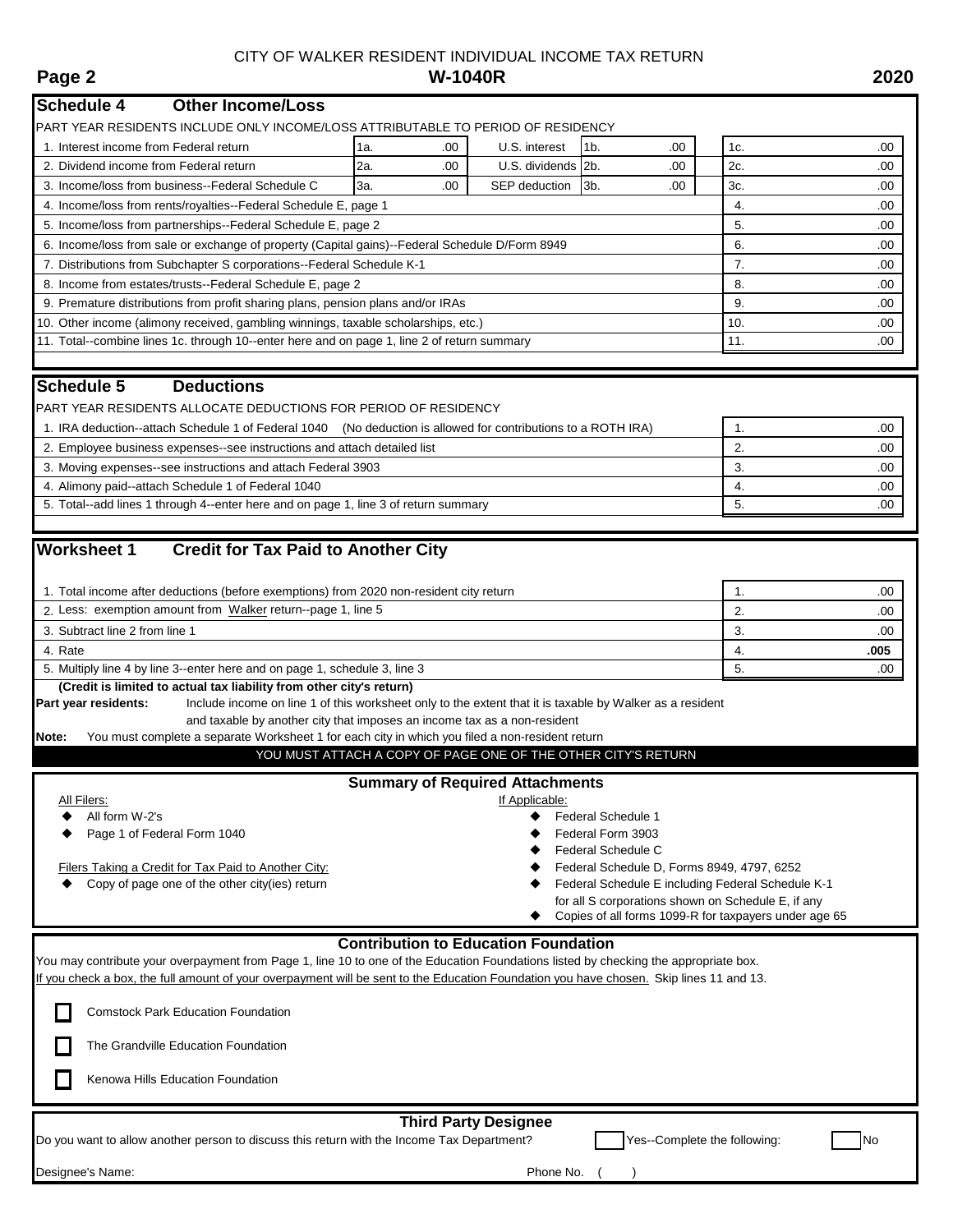# **GENERAL INFORMATION**

#### **NEW FOR 2020**

These forms and instructions were prepared prior to the issuance of final 2020 federal forms and schedules. They include references to federal forms and schedules that were still in draft form at the time of publication. Please contact the Walker Income Tax Department at (616) 791-6880 if you have any questions regarding what federal forms need to be attached.

#### **WHO MUST FILE A RETURN**

Every resident or part-year resident of Walker who had taxable income in 2020 of \$600 or more must file a return by April 30, 2021. See Taxable Income paragraph below. Married persons may file either a joint return or separate returns.

If you do not meet the requirements for filing a return but Walker tax was withheld or estimated tax was paid, you must file to receive a refund. **WHO MUST USE THIS FORM**

**Full-year resident -** If you were a resident of Walker during all of 2020 and had taxable income, you must use this form (W-1040R). All taxable income while a resident of Walker must be reported on this form, regardless of the source of the income. (See Taxable Income paragraph)

**Part-year resident who worked in Walker as both a resident and a nonresident -** In addition to filing a resident form, individuals who had income subject to the Walker tax both as a resident and as a nonresident must fill out and attach a Schedule L. Schedule L is available at www.walker.city and is necessary to compute the tax on those items of income that are taxed differently to residents and nonresidents. Do not use Schedule L unless you had income subject to the Walker tax both as a resident and as a nonresident.

Indicate to the left of the dollar amount entered on line 7 that such amount has been transferred from Schedule L. Do not fill in lines 1 through 6 on the front of the form.

**Part-year resident who did not work in Walker as a nonresident -** Do not use Schedule L if you were a part-year resident of Walker and did not work in Walker during the part of the year that you lived outside of Walker. Report on this form only your taxable income while a resident, regardless of the source of the income. Show the period you were a resident and your former address in the spaces provided.

#### **EXTENSION OF TIME TO FILE**

The due date of this return may be extended for a period not to exceed six months. **When a city extension is granted, tentative tax must be paid by April 30, 2021.** Applications for extensions are available online at http://www.walker.city/income\_tax\_forms.php#

**Applying for a Federal extension does not satisfy the requirement to file a Walker extension.**

# **TAXABLE INCOME**

Walker residents are required to report the same kinds of taxable income on their city return as they report on their federal return, **with the following exceptions:**

- Gifts, inheritances and bequests are not taxable income.
- Pensions (including disability pensions), social security, annuities, IRA distributions after age 59 ½, and rollover of amounts from IRA's to ROTH IRA's are not taxable income. See the Income Tax FAQ section on our website for more information regarding which pension codes from Box 7 of form 1099-R are exempt and which are taxable.
- Proceeds of insurance (except that payments from a health and accident policy paid for by your employer are taxable to the same extent as provided by the Internal Revenue Code).
- Unemployment compensation and supplemental unemployment benefits are not taxable income.
- Interest from obligations of the United States, the states, or subordinate units of government of the states, and gains or losses on the sales of obligations of the United States are not taxable income.
- Military pay of members of the National Guard and the Armed Forces of the United States including Reserve pay is not taxable income. Attach a copy of your military W-2.
- Michigan State Lottery prizes won before January 1, 1988 are not taxable income. Michigan State Lottery prizes won after December 31, 1987 are taxable income.

## **DECLARATION OF ESTIMATED TAX**

If you expect that your Walker income in 2021 not subject to withholding will be more than \$10,000 after deductions (\$100 in tax), you must file a Declaration of Estimated Tax (form W-1040ES) for 2021 by April 30, 2021 and pay at least one-fourth (1/4) of the estimated 2020 tax with your Declaration. The three remaining payments are due at the end of June, September and January.

**Failure to file a Declaration of Estimated Tax and make the required payments will result in the assessment of penalty and** 

**interest for the late payment of tax.** To avoid penalty and interest charges, you must pay in through withholdings and/or quarterly estimated payments at least 70% of your current year or prior year liability, whichever is lower.

If at any time during the year your income increases to such a level that one hundred dollars tax or more will be due at the end of the year, a Declaration of Estimated Tax must be filed.

**The Declaration of Estimated Tax Forms W-1040ES (quarterly estimated vouchers for 2021) are included with this booklet.**

# **LINE BY LINE INSTRUCTIONS SCHEDULE 1—EXEMPTIONS**

#### Lines 1-3

All individuals filing a Walker income tax return are allowed one personal exemption even if they are eligible to be claimed as a dependent on another filer's return. On a joint return both individuals are allowed one personal exemption.

If you are taking an exemption for your spouse, you must enter their social security number and they must sign the return even if they do not have any Walker income.

Individuals who are 65 years of age or older may claim one additional personal exemption. On a joint return either one or both individuals if they qualify may claim one additional exemption for being 65 years of age or older.

Individuals who are legally blind may also claim an additional personal exemption. On a joint return either one or both individuals if they qualify may claim an additional exemption.

#### **SCHEDULE 2—WAGE DETAIL**

Columns A and B

All wages, salaries, sick pay, tips, bonuses, etc. earned by a resident of Walker while a resident of Walker are taxable regardless of where earned and must be included on Schedule 2.

Enter Walker income tax withheld by your employer in Column A as shown on your 2020 W-2 statements. The locality name on your W-2(s) must be Walker for you to receive credit for Walker income tax withholding. **The City of Walker copy of your W-2(s) must be submitted with your return.**

Enter total wages from box one of your W-2(s) in Column B. **SCHEDULE 3—PAYMENTS**

Line 1—Tax withheld by your employer

Enter the amount of Walker tax withheld from Schedule 2, Column A, line 1a.

Line 2—Estimated payments, credit from a prior year, extension payments If you made quarterly estimated payment(s), applied an overpayment from your 2019 Walker return to 2020 or made a payment with an

extension, enter the total of all payments on line 2. In addition, enter any Walker income tax paid on your behalf by a

partnership of which you are a partner on line 2. Please indicate to the right of the amount that the payment was made by a partnership. Line 3—Credit for tax paid to another city.

If you are a Walker resident subject to city income tax in another city, you may claim a credit against Walker income tax for the net amount paid to the other city. This credit may not exceed the tax that a nonresident of Walker would pay on the same income earned in Walker. Complete Worksheet 1 on page 2 of the form to determine the amount of credit to enter on line 3.

# **You must attach a copy of the 2020 city income tax return(s) that you filed with the other city(ies).**

# **SCHEDULE 4—OTHER INCOME/LOSS**

*The federal rules concerning passive losses are applicable to losses deducted on this return.*

Line 1—Interest income

Enter interest from your federal return on line 1a. Enter interest from obligations of the United States Government on line 1b. Subtract line 1b. from line 1a. and enter the result on line 1c.

Line 2—Dividend income

Enter dividends from your federal return on line 2a. Enter dividends from obligations of the United States on line 2b. Subtract line 2b. from line 2a. and enter the result on line 2c.

Line 3—Income/loss from business (for filers of Federal Schedule C) Walker residents are taxed on the net profits from their operation of a business or profession regardless of where it is located.

Enter your Schedule C income/loss on line 3a. Enter your SEP deduction, if applicable, on line 3b. Subtract line 3b. from 3a. and enter the result on line 3c. **You must attach a copy of Federal Schedule C**. If you have deducted a SEP contribution on line 3b. **you must attach a copy of Schedule 1 of your Federal Form 1040.**

A net operating loss carryover may be deducted if the loss was incurred after January 1, 1988. Attach a schedule showing the calculation of any net operating loss carryover deducted from line 3c. You may not deduct a carryback loss.